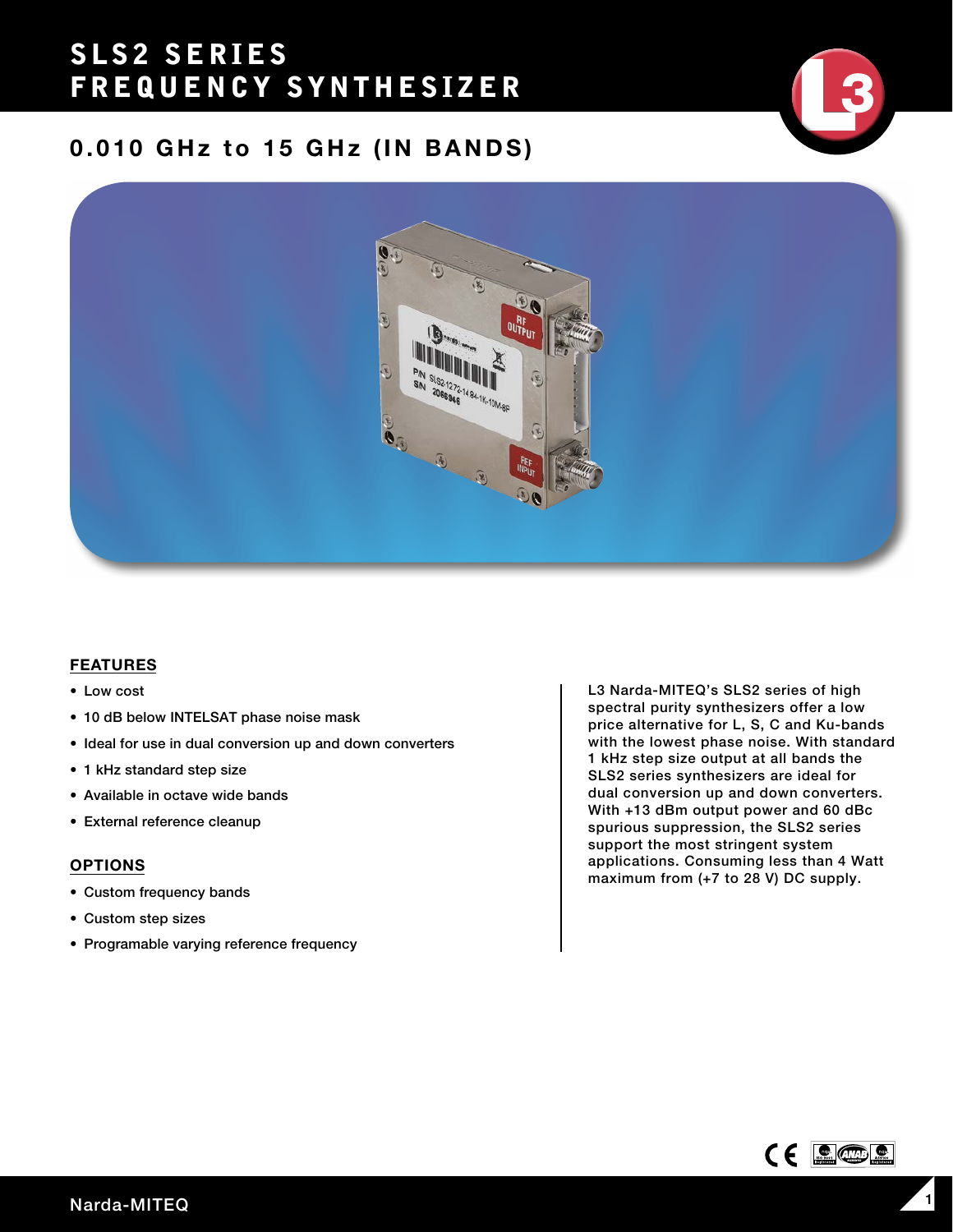# SLS2 SERIES FREQUENCY SYNTHESIZER

### **SPECIFICATIONS**

| Output frequency range capabilities                 | 0.010 GHz to 15 GHz (In Bands)                                                                                              |
|-----------------------------------------------------|-----------------------------------------------------------------------------------------------------------------------------|
| Examples of standard frequency bands                | 1 GHz to 2 GHz                                                                                                              |
| (Contact factory for custom frequency               | 2 GHz to 4 GHz                                                                                                              |
| bands)                                              | 3 GHz to 6 GHz                                                                                                              |
|                                                     | 4 GHz to 8 GHz                                                                                                              |
|                                                     | 9 GHz to 11 GHz                                                                                                             |
|                                                     | 10.405 GHz to 11.450 GHz                                                                                                    |
|                                                     | 11.450 GHz to 12.570 GHz                                                                                                    |
|                                                     | 12.720 GHz to 14.840 GHz                                                                                                    |
| Step size                                           | 1 kHz (custom step sizes available)                                                                                         |
| Output power                                        | +13 dBm minimum                                                                                                             |
| Output power variation                              | $± 2$ dBm                                                                                                                   |
| Output harmonic in narrow band                      | -20 dBc maximum                                                                                                             |
| Output harmonic in octave bandwidths                | -15 dBc maximum                                                                                                             |
| Output spurious                                     | -60 dBc maximum                                                                                                             |
| Phase noise                                         | See graph                                                                                                                   |
| Input reference frequency<br>Standard 10 MHz custom | 10 MHz (Custom reference frequencies available from 1 MHz to 200 MHz).<br>Also available is programmable varying reference. |
| Input reference power level                         | $0±3$ dBm                                                                                                                   |
| Input impedance                                     | $50 \text{ ohms}$                                                                                                           |
| Load VSWR                                           | 1.5:1 nominal                                                                                                               |
| DC power requirements                               | +7 volts to +28 volts at 3.5 W typical, 4 W maximum<br>Single rail supply                                                   |
| Phase lock alarm                                    | TTL High in lock, low out of lock                                                                                           |
| Frequency control                                   | Serial RS-422 (4 wire)<br><b>USB</b>                                                                                        |

| <b>PHASE NOISE</b>               | OFFSET (Hz) |             |       |            |             |        |        |
|----------------------------------|-------------|-------------|-------|------------|-------------|--------|--------|
| SPECIFICATIONS (dBc/Hz), typical | 10          | 100         | 1K    | <b>10K</b> | <b>100K</b> | 300K   | 1M     |
| 12700 MHz                        | $-42$       | -77<br>$-1$ | $-94$ | -99        | $-100$      | $-105$ | $-116$ |
| 14840 MHz                        | $-42$       | $-75$       | $-92$ | -97        | -98         | $-104$ | $-115$ |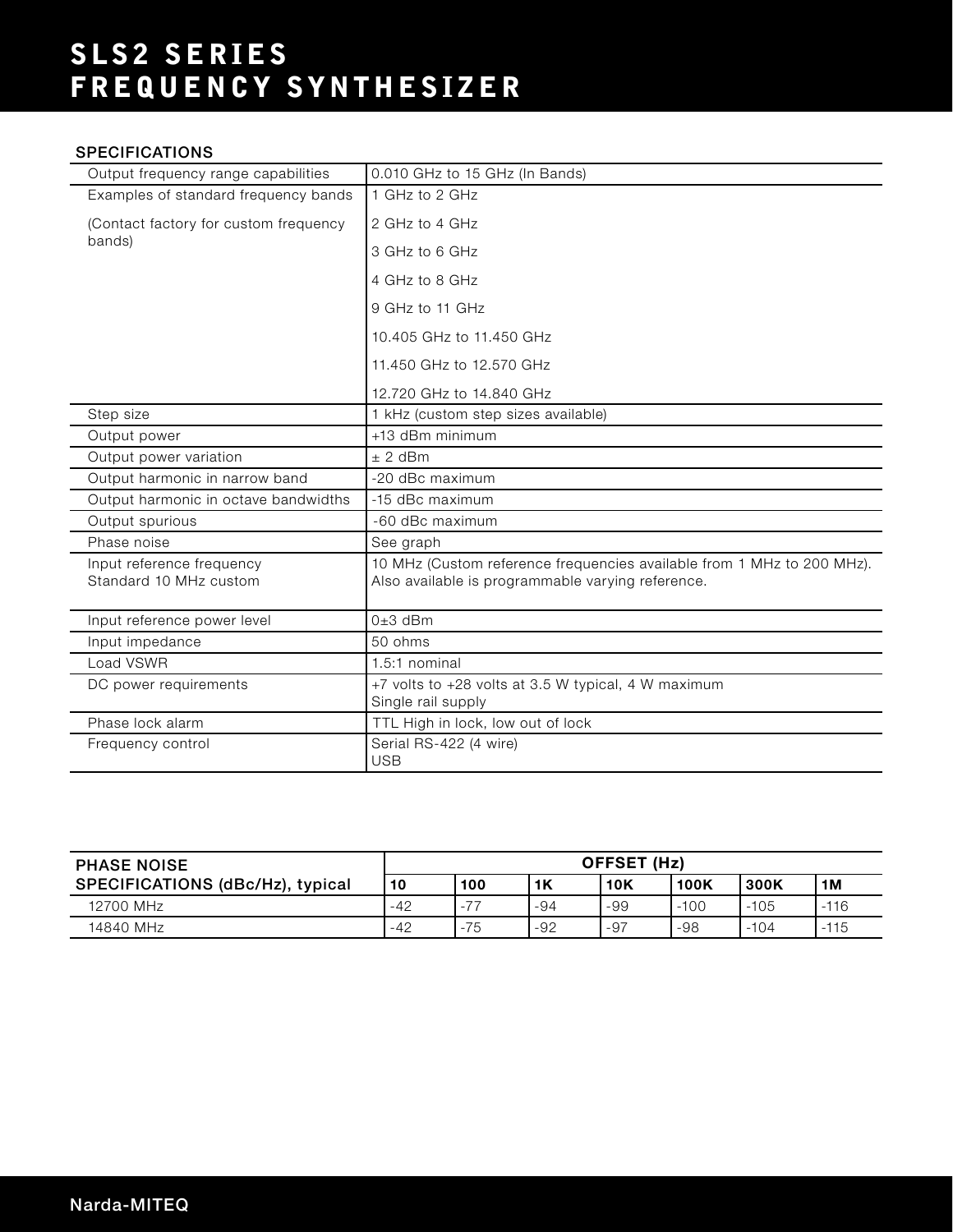

## PHASE NOISE SPECIFICATIONS



## GENERAL SPECIFICATIONS

#### MECHANICAL SPECIFICATIONS

### ENVIRONMENTAL SPECIFICATIONS

| Temperature |                     |
|-------------|---------------------|
|             |                     |
|             |                     |
|             |                     |
|             |                     |
|             |                     |
|             | random to 4 g's rms |